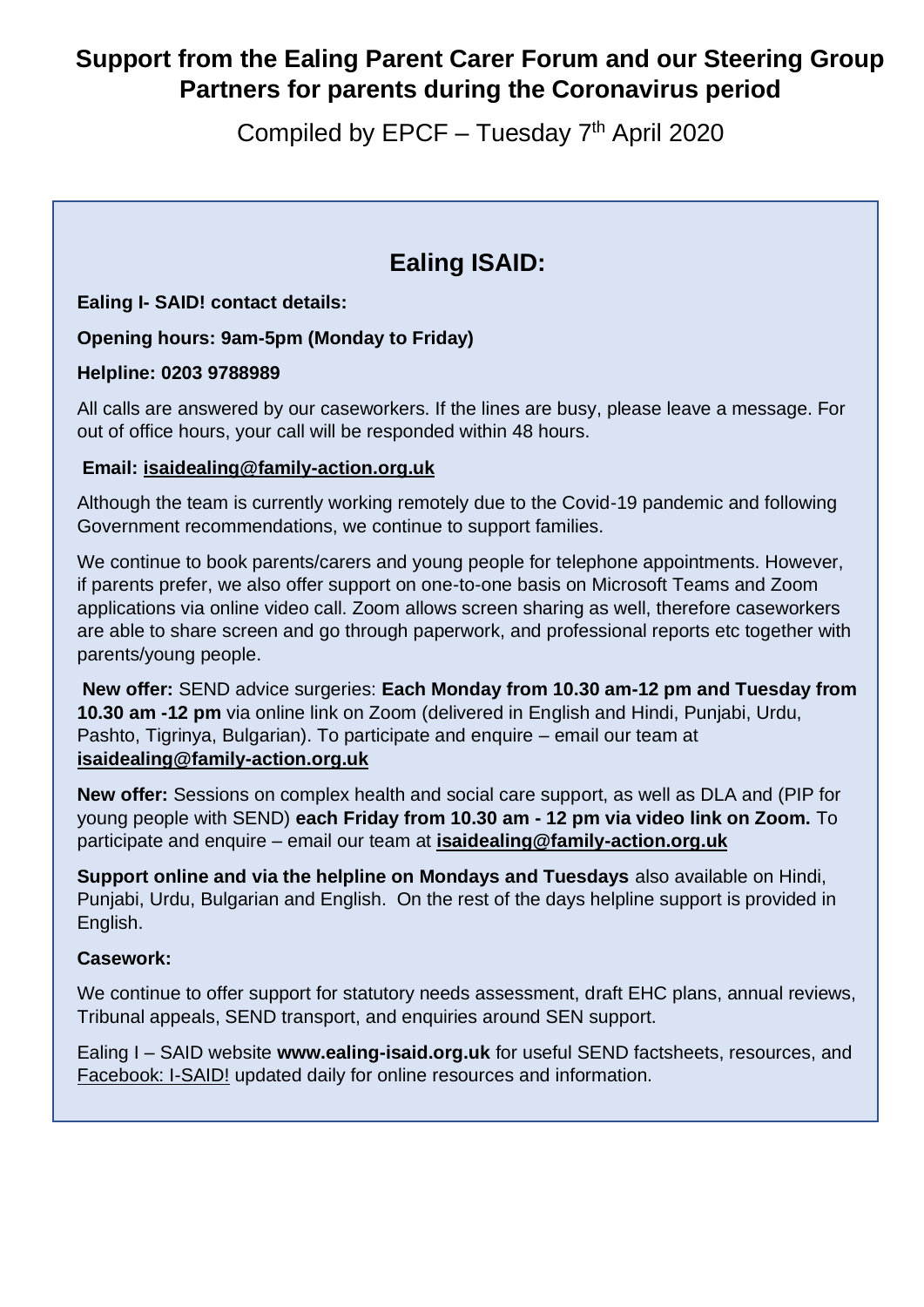# **P.E.S.T.S. (Early Years support):**

Outreach Telephone offering support where needed, a befriending and social contact service for parents and carers of children with disabilities, website and facebook information, and provide weekly online resources for children including recreational musical activities which will be sent out by link.

## Contact details:

Joy 0208 5719954, email: [pests-ealing@hotmail.co.uk](mailto:pests-ealing@hotmail.co.uk)

Office opening hours: 9am to 3pm (Monday to Friday)

Natalie 07914 311298, email: [pests-outreach@hotmail.co.uk](mailto:pests-outreach@hotmail.co.uk)

Outreach Support Line: 8am to 8pm Monday to Friday)

Website: [www.pests-ealing.org.uk](http://www.pests-ealing.org.uk/)

# **Contact Ealing:**

Contact Ealing are continuing to run their advice and support sessions online via Zoom. Please email them to register for them and be sent the link to log in.

They are also offering the following support lines to parents and are participating in the befriending service under the EalingTogether umbrella. If they cannot answer your call, please leave a message, they will respond to your call within 48 hours. You can email them on: [ealing@contact.org.uk](mailto:ealing@contact.org.uk)

**Financial and Benefit advice** (you can make an appointment for Benefit Advice, DLA etc):

Selina Eshun on **07395 913573**

Tuesday, Wednesday & Thursday 10am to 3pm

**General advice (including advice in Punjabi),** booking sessions & events: Satvir Birk on **07884741654**

Monday to Thursday 10am to 2pm

**Coronavirus advice and support line (**for information on our local services & information available):

Brigitte Bistrick-Bryan on **07395 963888**

Monday to Friday 11am to 3pm

Regular updates via email, newsletter and on facebook:

## **Coronavirus: Information for families with disabled children**

[https://contact.org.uk/advice-and-support/coronavirus-information-for-families](https://contact.org.uk/advice-and-support/coronavirus-information-for-families-with-disabled-children/)[with-disabled-children/](https://contact.org.uk/advice-and-support/coronavirus-information-for-families-with-disabled-children/)

<https://www.facebook.com/Contact-Ealing>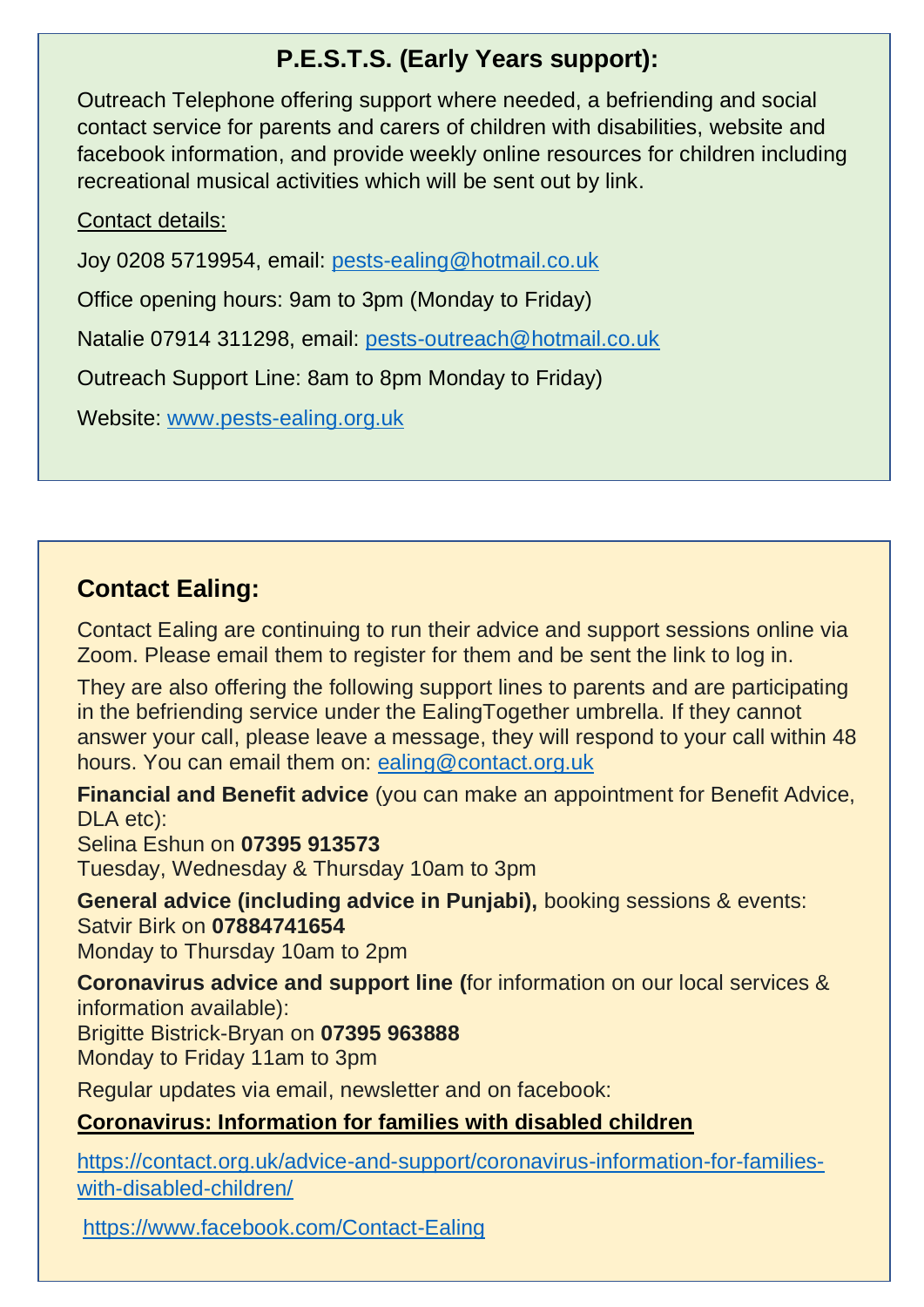## **Ealing Mencap:**

Enterprise Lodge and Dare to Dream are closed, with all staff working remotely. They have launched a helpline called **LIFELINE,** with the aim of reducing the impact of isolation for the many people with disabilities in our borough. They aim to offer support, guidance and someone to talk to during these uncertain times. **LIFELINE is available to anyone in Ealing with learning disabilities, Autism or physical disabilities, as well as their families/carers.**

### Tel: **020 8566 9575** Mon - Fri 9 am - 5 pm

They also have a new page on their website that will hold resources, guidance and activities to do:

[www.ealingmencap.org.uk](http://www.ealingmencap.org.uk/)

## **Ealing Family Information Service**

The FIS are working remotely and will continue to offer support via telephone and email. The FIS has a dedicated SEND Officer who can provide advice, support and specialist information for families who have a child with additional needs or disability. A bespoke support service is also available to families who are experiencing challenges in accessing services such as childcare, that meet the needs of their child.

During this time, the FIS will be supporting parents whose jobs have been identified as being '**Critical Workers'** and parents of vulnerable children; with information on which schools and childcare provisions remain open for their children to attend. If this applies please get in touch so we can help you. You can also visit the Local Offer website for information on support during COVID-19 as well as resources, such as talking to children about coronavirus, resource packs with movement activities and visual tools, tips on mental health and wellbeing and more.

Visit [www.ealinglocaloffer.org.uk](http://www.ealinglocaloffer.org.uk/) or get in touch on details below for support.

Tel: 0202 8825 5588 Email: [children@ealing.gov.uk](mailto:children@ealing.gov.uk)